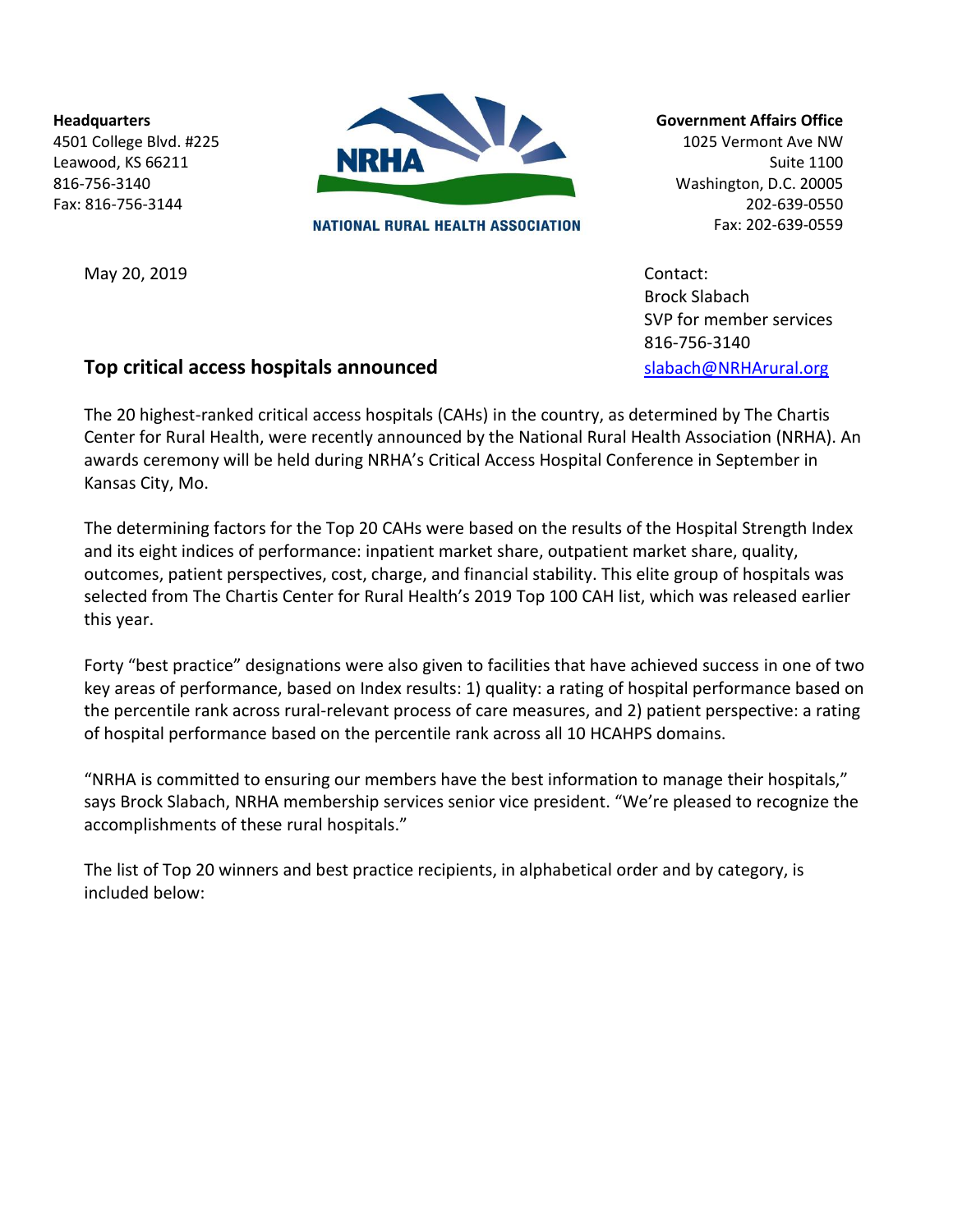#### **TOP 20 CRITICAL ACCESS HOSPITALS**

Aspirus Langlade Hospital Antigo, Wis. Avera Gregory Hospital Gregory, S.D. Barrett Hospital & HealthCare **Dillon, Mont.** Central Montana Medical Center **Lewistown**, Mont. CHI Health Missouri Valley Missouri Valley, Iowa CHI St. Alexius Health Carrington Carrington Carrington, N.D. Community Hospital of Anaconda Anaconda, Mont. Community Medical Center Falls City, Neb. Fairview Hospital **Fairview Hospital** Great Barrington, Mass. Graham County Hospital **Hill City**, Kan. Greater Regional Medical Center Creston, Iowa Linton Hospital Linton, N.D. Livingston HealthCare Livingston, Mont. Margaret Mary Health Batesville, Ind. New Ulm Medical Center New Ulm, Minn. River Falls Area Hospital **River Falls**, Wis. Towner County Medical Center Cando, N.D. Transylvania Regional Hospital Brevard, N.C. Westfields Hospital and Clinic New Richmond, Wis. Wishek Community Hospital Wishek, N.D.

### **BEST PRACTICE RECIPIENTS – QUALITY**

| <b>Baptist Medical Center Attala</b>              | Kosciusko, Miss.    |
|---------------------------------------------------|---------------------|
| Catskill Regional Medical Center - Grover Hermann | Callicoon, N.Y.     |
| <b>CHI Health Plainview</b>                       | Plainview, Neb.     |
| <b>Community Medical Center</b>                   | Falls City, Neb.    |
| <b>Fillmore County Hospital</b>                   | Geneva, Neb.        |
| <b>Howard County Medical Center</b>               | Saint Paul, Neb.    |
| Lafayette Regional Health Center                  | Lexington, Mo.      |
| Loring Hospital                                   | Sac City, Iowa      |
| Lucas County Health Center                        | Chariton, Iowa      |
| Mayo Clinic Health System in St. James            | St. James, Minn.    |
| Mercy Hospital Kingfisher                         | Kingfisher, Okla.   |
| Mercy Hospital Logan County                       | Guthrie, Okla.      |
| Mercy Hospital Tishomingo                         | Tishomingo, Okla.   |
| <b>Merrick Medical Center</b>                     | Central City, Neb.  |
| Pembina County Memorial Hospital                  | Cavalier, N.D.      |
| <b>Polk Medical Center</b>                        | Cedartown, Ga.      |
| <b>Riverview Regional Medical Center</b>          | Carthage, Tenn.     |
| Samuel Mahelona Memorial Hospital                 | Kapaa, Hawaii       |
| Sanford Westbrook Medical Center                  | Westbrook, Minn.    |
| <b>TriStar Ashland City Medical Center</b>        | Ashland City, Tenn. |

#### **www.RuralHealthWeb.org**